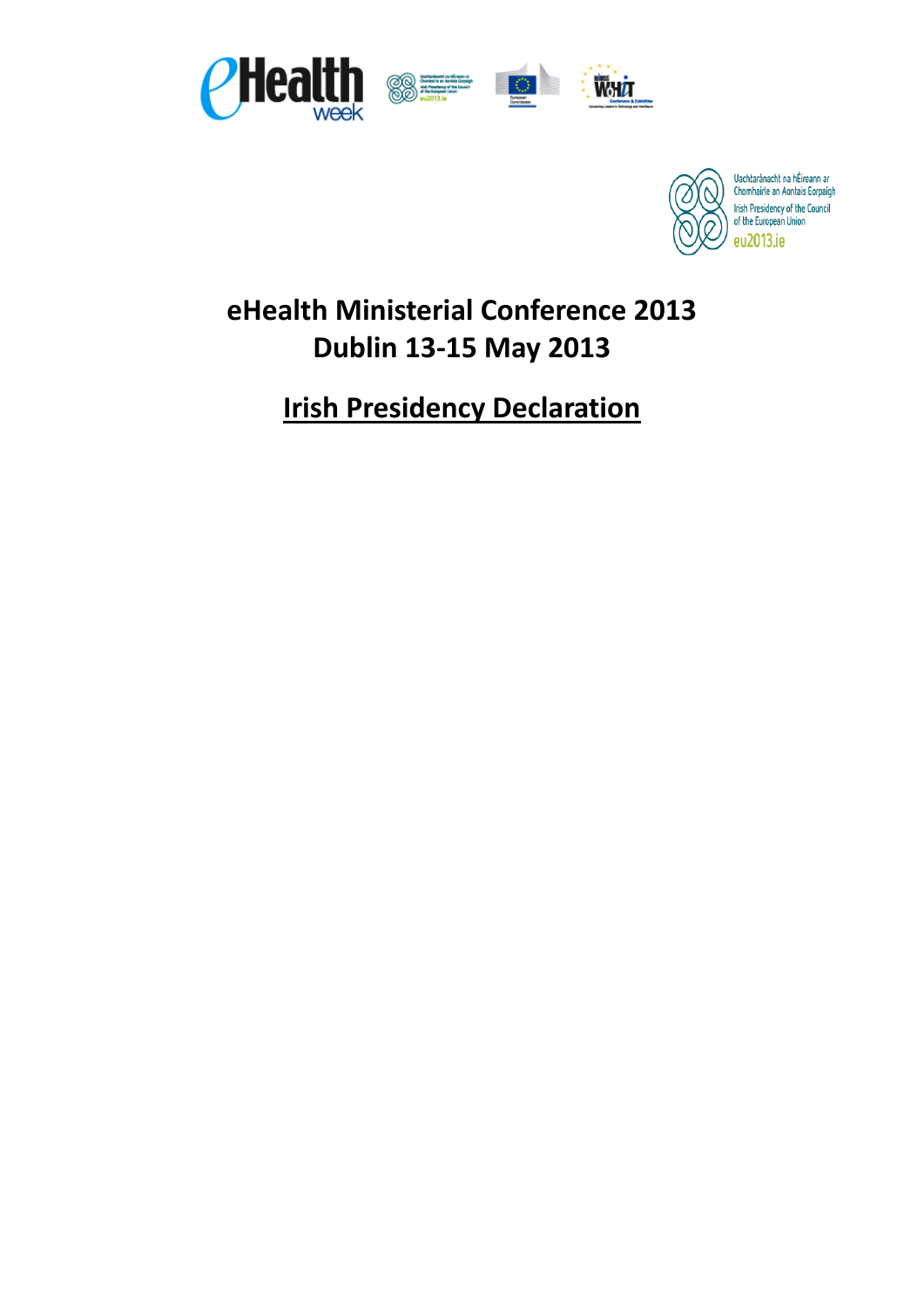# **Irish Presidency Declaration**

Ministers of Health of the Member States of the European Union and delegates met on 13 May 2013 in the framework of the Ministerial e-Health High Level Conference organised jointly by the Irish Presidency of the Council of the European Union and the European Commission.

The Conference was a major opportunity for policy makers and stakeholders to share good practices, their achievements and methodologies, as well as to discuss the main policy priorities to facilitate the use of ICT in health to contribute to better, safer, sustainable and innovative healthcare systems.

Ministers underlined the importance of addressing the remaining barriers to fully deploying eHealth solutions in their countries and endeavoured to surmount them in order to ensure benefits for citizens, the sustainability of health and care systems, economic growth and jobs. The eHealth Network of Member States, holding its third meeting in Dublin can respond to the need for continuing development of interoperable cross border digital health services and infrastructure. The lessons learned from European pilot projects, such as epSOS, will facilitate the deployment at national, regional and local levels by ensuring the development of convergent interoperability frameworks, tools and solutions. A strong commitment to developing eHealth ecosystems in support of reforming health systems and innovation was demonstrated by all participants.

Ministers agreed that effective implementation of eHealth tools and services requires a high level of digital skills and, therefore, access to Health Informatics and IT training should be made available for all healthcare professionals by 2015.

eHealth ecosystems, comprising health and social care providers, industry, research institutions, authorities, and end users throughout Europe represent a positive response to the opportunities and challenges in a specific geographical area, and can accelerate the development and adoption of innovative solutions to specific problems in health and social care, providing real and tangible benefits for individual patients and other citizens.

With a focus on innovation and deployment derived from a user and patient driven and centred approach, ecosystems aim at engaging the entire range of health, wellbeing and social care stakeholders, collaborating within mutually beneficial relationships committed to accelerating the adoption of eHealth solutions.

The eHealth Task Force Report "Redesigning health in Europe for 2020", highlights that the digital environment is growing and evolving rapidly with an increasing trend towards collaborative working. In this context the Irish Presidency welcomes the "eHealth Action Plan 2012 – 2020 – Innovative healthcare for  $21^{st}$  century", several actions of which are vital for establishing successful ecosystems.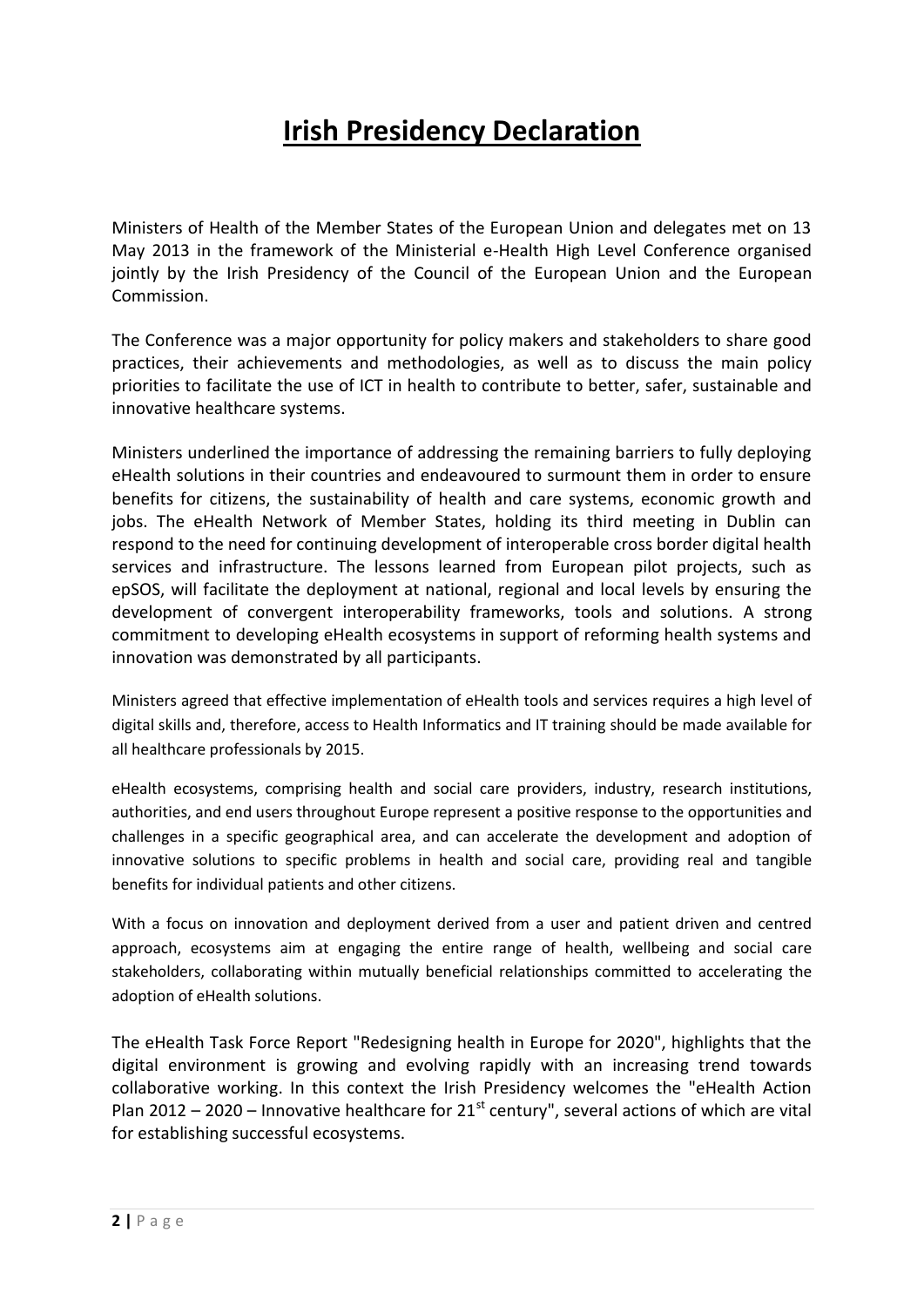### **There are practical reasons for creating an eHealth ecosystem**

Establishing multi-sector partnerships of critical mass, ecosystems have the potential to create the optimum organisational and working environment to facilitate the development of a shared vision and the achievement of policy, strategic, business and service delivery objectives. In particular, eHealth ecosystems:

- Improve the understanding of healthcare needs
- Support the health reform process
- Improve user acceptance for improved process management
- Increase understanding and exploitation of new and innovative public/ private business  $\bullet$ models
- Provide the rationale to build the necessary partnerships
- Incentivise plans for pilot-to-deployment, and
- Create multi sector synergies

## **The objectives of an eHealth ecosystem are to:**

(1) Promote private and public sector innovation on a cooperative basis

(2) Ensure a vibrant economy for the deployment of eHealth applications

(3) Support national, regional health and social care strategies

During the course of the Ministerial discussions all parties agreed that these aims can only be achieved by:

- Strengthening coordination of all policies related to e-Health (from support for research and deployment, to developing a legal framework in specific areas like medical devices, patient safety, cyber security and interoperability), in particular through the high level eHealth Network under the Directive on patients' rights in cross-border healthcare.
- Promoting an ecosystem dialogue aimed at mutual learning and sharing of good experiences between purchasers and providers, academia, patients, citizens, industry throughout the public and private sector health industry.
- $\bullet$ Implementing disruptive innovation schemes, using any innovative concept, product and service that can create new markets by applying new sets of rules, values and models which will ultimately disrupt and overtake existing markets by displacing earlier technologies and alliances, and
- Facilitating the use of cross-sectoral high risk, but high value solutions, in the context of achieving high societal impact and commercial return.
- Accelerating the implementation of existing and proven devices and processes through intensive innovation techniques and innovative procurement tools to ensure that citizens receive the benefits in a shorter timeframe, by delivering on existing priorities.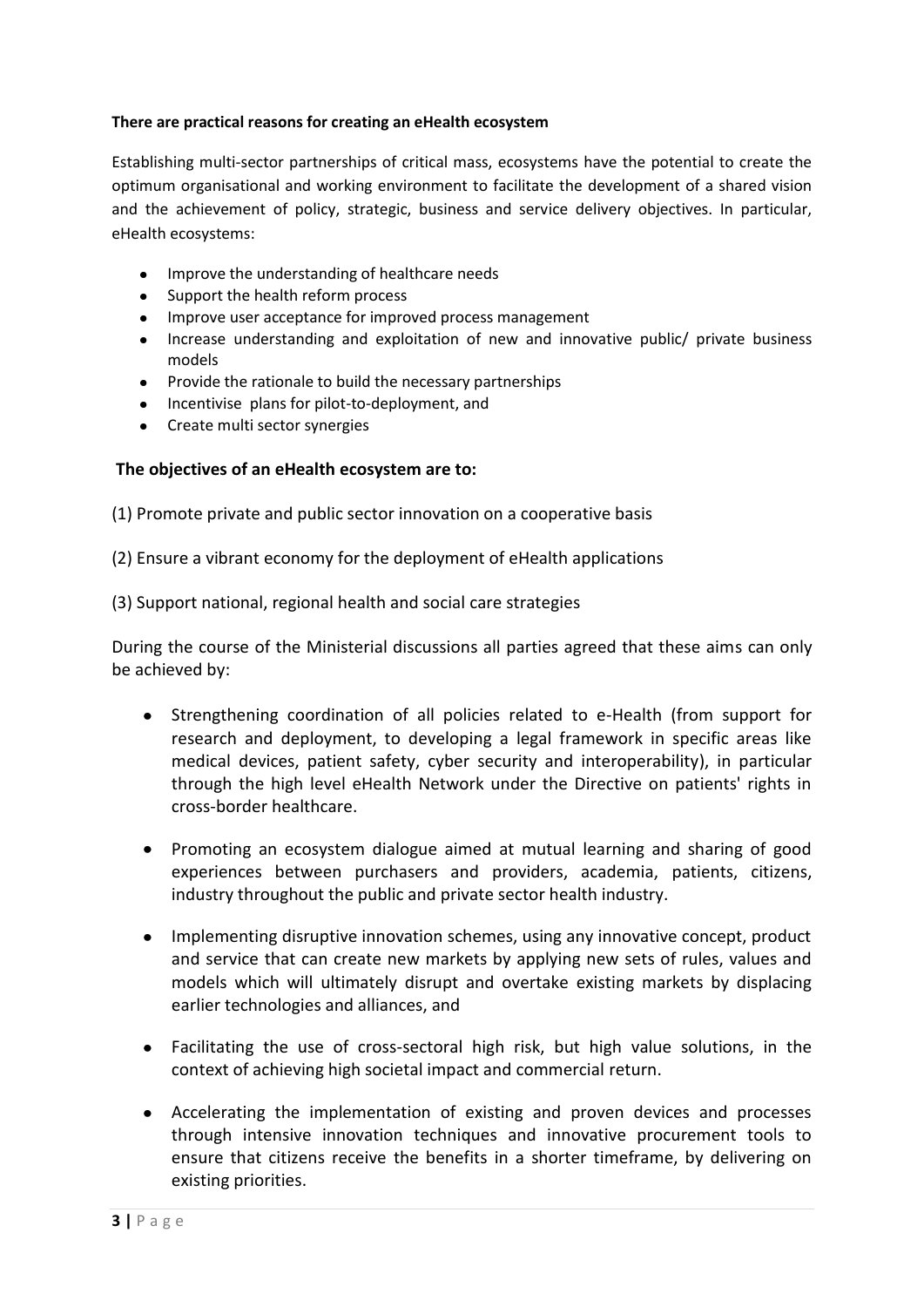In order to fully benefit from eHealth ecosystems which are uniquely able to provide access, structure and fuel to the rapidly developing eHealth market, Ministers agreed to focus on the following actions:

#### **Patients, Carers and Citizens (End Users):**

- Active involvement in designing the delivery of technology services
- Giving them the opportunity to influence the deployment of new technologies and services to underpin patient care

#### **Research Organisations:**

- Provide access to domain knowledge for partner organisations, health service delivery bodies, industry, clinical or other research organisations
- Gain a deeper understanding of user needs and requirements
- Active involvement in preparing the research agenda at the national and the EU level

#### **Health and Social Care Providers:**

- Create truly innovative service delivery models
- Develop more efficient care services and business models to improve the quality of services for the benefit of patients
- Provide access to state-of-the-art technology and knowledge for partner organisations - industry, clinical, other research organisations
- Carry out professional, independent, cost-benefit evaluation
- Benefit from early adopter opportunities
- Employ stage-gated sustainable deployment to reduce risk

### **Industry:**

- Provide access to domain knowledge for partner organisations health service delivery, industry, clinical or other research organisations
- Analyse the health service user needs
- Support large scale deployments
- Perform professional and independent cost-benefit evaluation
- Investigate opportunities for collaborative working with other companies

### **Authorities:**

- Ensure cooperation with all relevant stakeholders
- Support a promising new sector of the economy